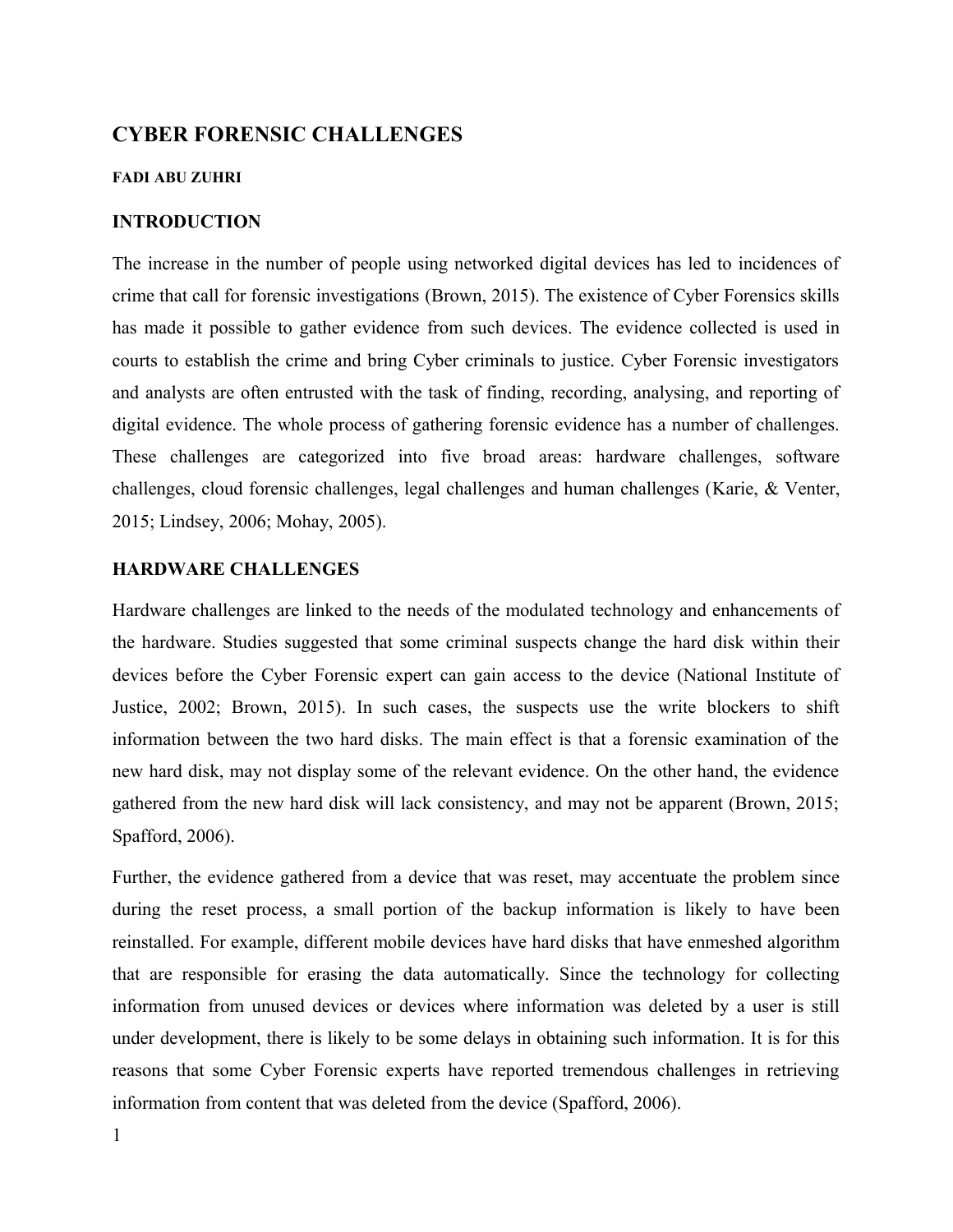# **SOFTWARE CHALLENGES**

The current era of technological advancements and changes in gathering forensic evidence has resulted into the birth of *Platform as a Service* (*PaaS*) and *Software as a Service* (*SaaS)*, which have brought a number of changes into the computing structure. The use of new software and new technology has brought about a number of challenges. One of the challenges is lined to the well-developed device operating system. The current operating systems have been log enabled, and now requires a Cyber Forensic expert to gather background information on the device, which includes the information on accessibility of the application, usage of the application, and the level of information provided by the specific user of the application. Even though the new development appears like a progress for the different devices, the development requires some time for it to mature (Spafford, 2006; Giordano & Maciag, 2002).

Several challenges have been reported on the application accessibility since the application and the operating system are defined differently (Giordano & Maciag, 2002). For example, any alteration made on the file content may not be tracked until it is compared with subsequent/previous file versions or, if it is compared with the modified version of the time stamp. In case the Cyber Forensic expert suspects some manipulation on the document, it would be a challenge to determine the extent of manipulation (Brown, 2015).

Further, some forms of applications and log information that are collected by the application or the operating system, could be useful as evidence in certain cases. Despite the usefulness of the application, the awareness of its use is still at an infant stage making it difficult for the Cyber Forensic experts to ensure the effective use of the application. For example, an operating system like Windows 8 will collect information on all the Wi-Fi networks that have been accessed together with the transmission of the data. The information gathered would help investigations, such as those investigations that involve theft of data or in cases of network intrusion. However, a correlation between the gathered information, from the sources, and the event violation in the gathered information is a concept under research and experimentation (Giordano & Maciag, 2002).

The high number of mobile messaging applications available across the globe uses a software that automatically erase the information that is shared. The main challenge here is that it will be complex for a Cyber Forensic expert to gather such information that was deleted. Another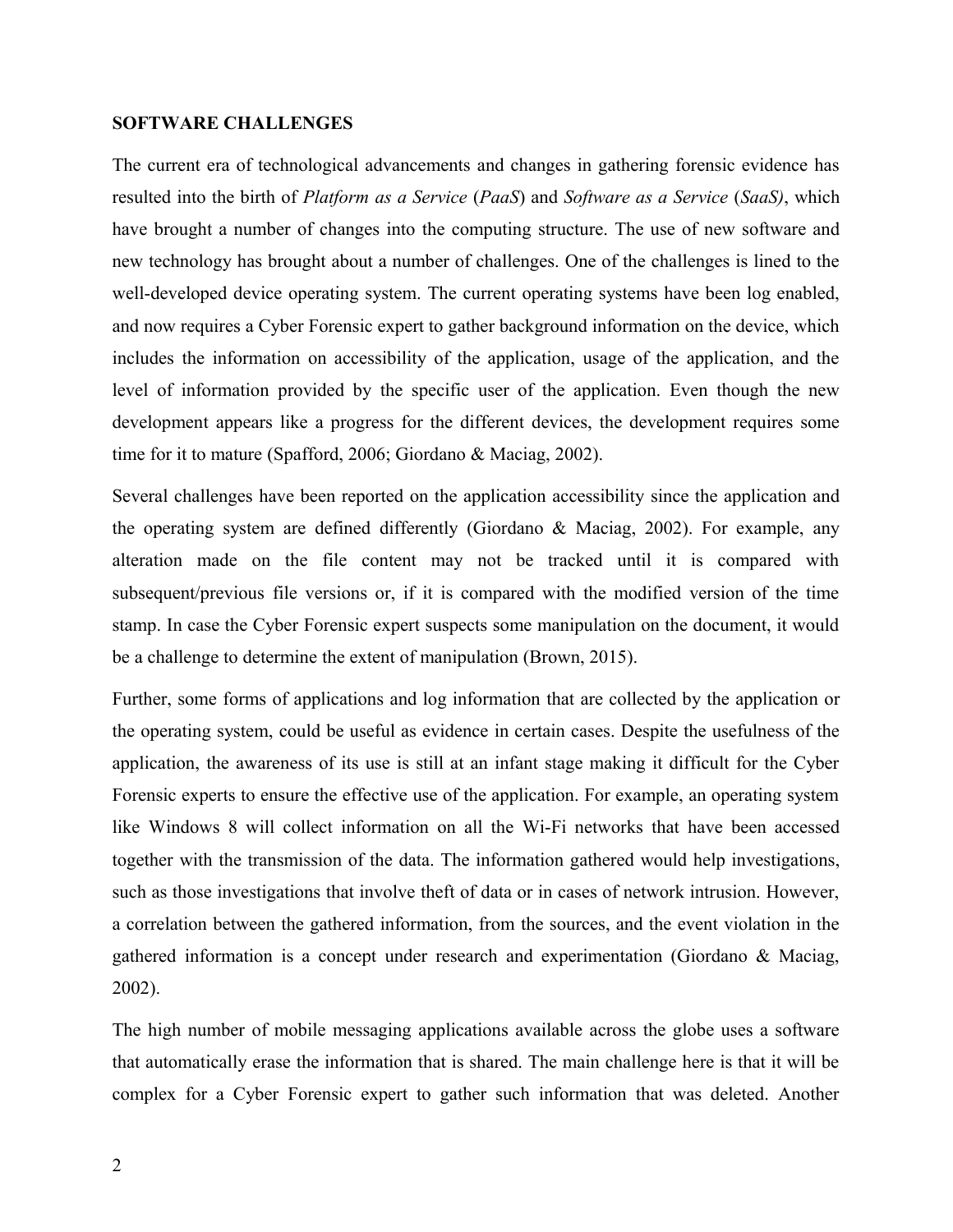challenge is the encryption in different mobile devices with intention of having the information protected especially during the process of gathering data. For example, gathering data from encrypted mobile chat applications may pose a challenge in certain situations. Contrary to popular belief all mobile chat applications are not encrypted. Certain mobile chats allow a secure connection between the sender and the receiver with no option to retrieve the message after a set time period. Other sessions are simply saved as text messages in the phone storage allowing anyone with the mobile phone passcode to access all stored messages. Even without a passcode, it is technically possible for the chat server to provide chat history with the right encryption key. The decryption of devices may be a challenge to some investigations where the storage or device itself is encrypted (Giordano & Maciag, 2002).

Not handing over mobile device PIN and passwords could lead to legal consequences in certain countries. For example, not giving passwords can get someone arrested according to Schedule 7 of Terrorism Act in the United Kingdom (legislation.gov.uk, 2008; Mandhai, 2017).

# **CLOUD FORENSIC CHALLENGES**

Cloud computing is now used by smart mobile devices. The flexibility and scalability of cloud computing poses a huge challenge to forensic investigation (Lopez, Moon, & Park, 2016). The data in these devices, maybe able to be accessed everywhere hence posing another challenge to the investigators. It is a challenge for the investigator to locate the data in a way that ensures the privacy rights of the users. The investigators require the knowledge on anti-forensic tools, practices, and tools that help ensure that the forensic analysis is done accordingly (Spafford, 2006; Lopez, Moon, & Park, 2016).

Cloud-based applications also enable users to ensure that data is accessed from various devices. For example, if one of the two devices of a single user is compromised and both devices lead to some changes in the application, it would be difficult for the Cyber Forensic expert to identify the real source of the change. High risks may compromise credentials and theft of the identity in an environment that is cloud-based and lead to changes that are unknown such as the evidence remaining unknown. On the other hand, an email viewed using a user's smart mobile device and deleted may not be traced easily. In most cases, it would be difficult to examine severs of the mail and identify the evidence of the deleted communication (Lopez, Moon, & Park, 2016).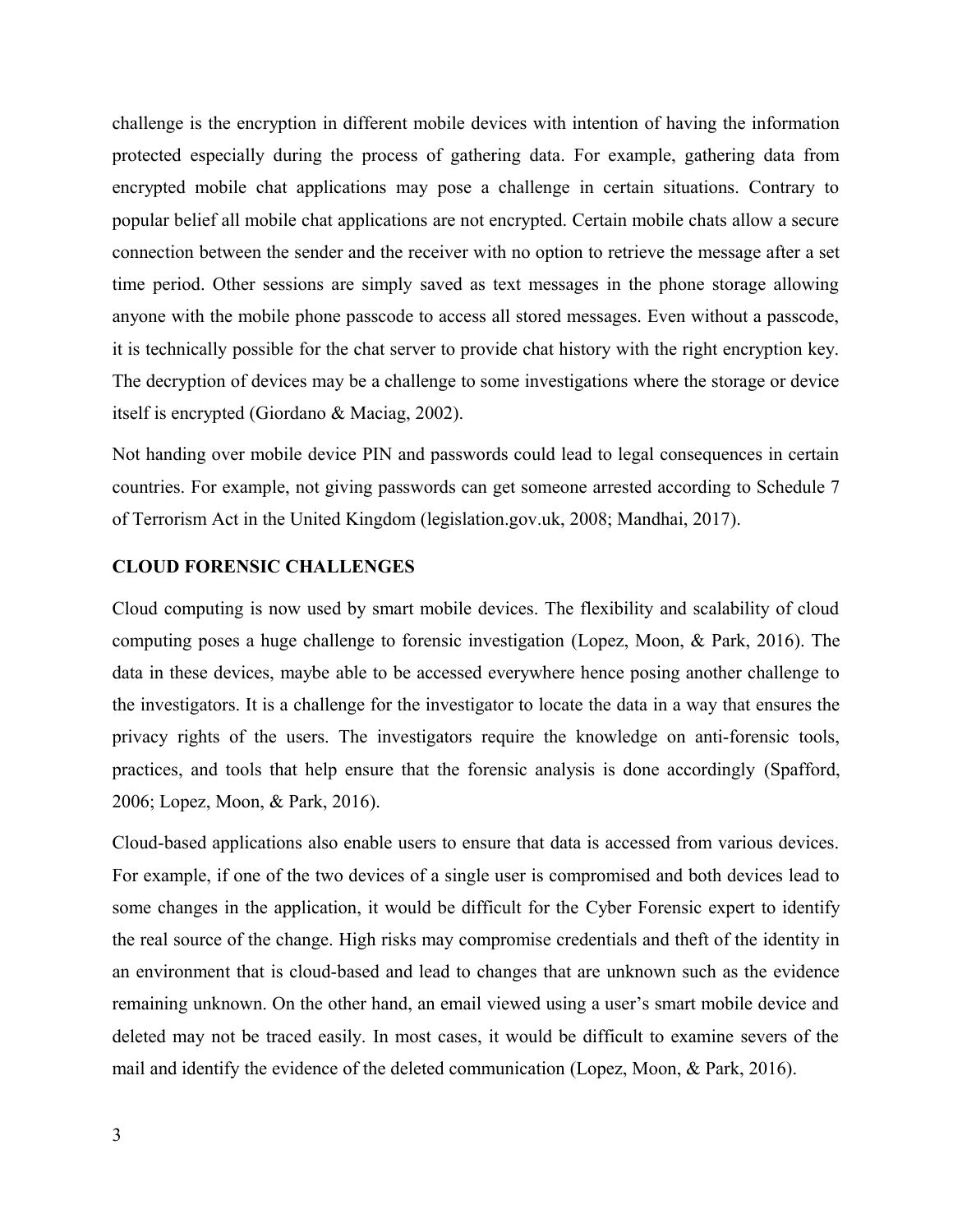#### **LEGAL CHALLENGES**

There have been some changes in the data protection and privacy regulations in different countries across the globe (Garrie & Morrissy, 2014). Cyber laws and regulations in different jurisdiction vary and many do not take into account, the complexity in collecting forensic evidence. For example, in the machine of a suspect, the information that is available is likely to have some personal information that could be crucial in an investigation. However, accessibility to such private information is likely to be considered as a violation of user privacy (Spafford, 2006).

On the other hand, the era of companies giving some provision to their employees to use their individual devices in accessing the official communication is likely to contribute to several challenges involved in data gathering. Accessing the email of a user, for instance, using webmail and a smart mobile device together with downloading the involved attachments is an example of theft of personal data. In the current era, collecting specific information from a user device is in itself a challenge (Kaur & Kaur, 2012).

#### **HUMAN CHALLENGES**

Cyber Forensic experts are tasked with collecting and analysing the role of identifying criminals and going through all the evidence gathered against the criminals. These are well-trained professionals working for the public law enforcement agencies or in the private sector to perform roles that are associated to the collection and analysis of forensic evidence. The Cyber Forensic experts also come up with reports that are majorly used in the legal settings for investigations. Besides working in the laboratory, Cyber Forensic experts take up the role of applying the techniques of forensic investigation in the field uncovering the data that is relevant for the court (Karie & Venter, 2015).

The Cyber Forensic experts have the ability of recovering data, which was deleted previously, hidden in the mobile folds, or encrypted. The court, in most cases, calls the Cyber Forensic experts to provide testimony in the court and elaborate on the evidence reports during a given investigation. As such, the Cyber Forensic investigators get involved in complicated cases that may include examining Internet abuse, determining the digital resources that are misused, verifying the offenders' alibis, and examining how the network was used to come up with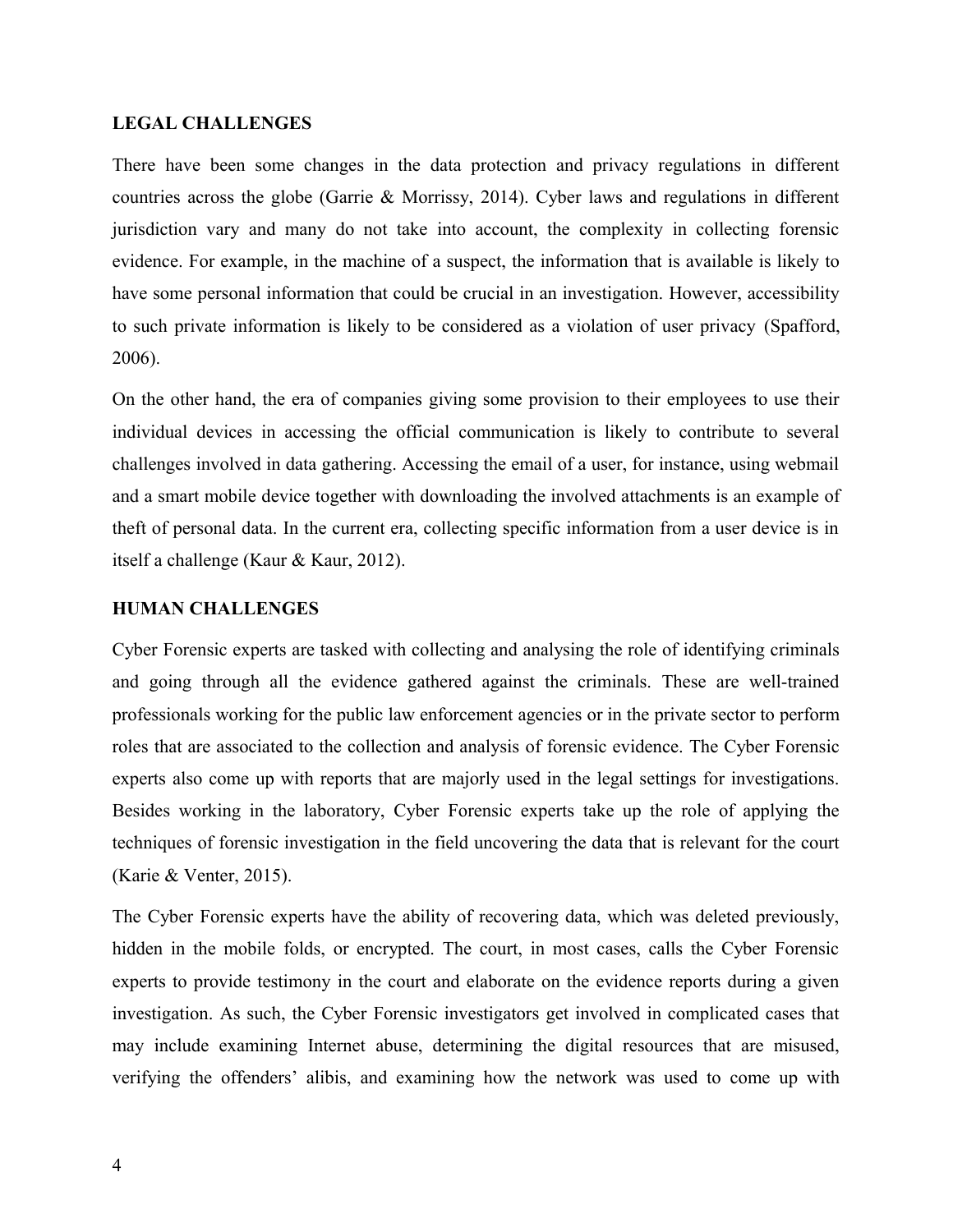forensic threats. There are times when the Cyber Forensic expert is expected to offer support to cases that deal with intrusions, breaching of data, or any form of incident. Through the application of the relevant software and techniques, the device, system or the platform is examined for any kind of evidence on the persons involved on the crime (Karie, & Venter, 2015).

In a forensic examination, data is retrieved from the digital devices, which are considered to be evidence required for the investigations. In most cases, a systematic approach may be used to analyse the evidence, which would be presented in the court at the time of the proceedings. At an early stage of the investigation, the Cyber Forensic expert is required to get involved in gathering evidence. Early engagement in the investigation process helps the Cyber Forensic expert to be in a position to restore all the content without causing damage to the integrity (Karie, & Venter, 2015).

There are different types of forensic cases that are handled by the Cyber Forensic experts. Some of the cases deal with intruders getting into the victim' devices and stealing their data, other cases, are for the crime offenders who launch attacks on several websites or those who try to gain some access to the names of the users and the password so as to engage in identity fraud. A Cyber Forensic expert has the ability to explore the type of fraud committed by analysing the evidence and using the required techniques. Despite the reason behind the investigation, the experts go through the process procedurally to ensure the findings recorded or gathered are sound. After opening a given case, the items that would be seized include the digital devices, software, and other media equipment's so as to run the investigation. In the retrieval process, the items considered essential will be gathered so as to give the analyst everything that would be required for the testimony (Karie, & Venter, 2015).

Another human-related challenge faced by Cyber Forensics is spoliation (Cavaliere 2001; Mercer 2004). Spoliation occurs when the person handling evidence fails to preserve, alters evidence, or destroys evidence that could be useful in pending ligation (Watson, 2004). Spoliation may be caused by negligent on the part of the party handling the litigation or handling evidence and intentional destroying evidence by the handler.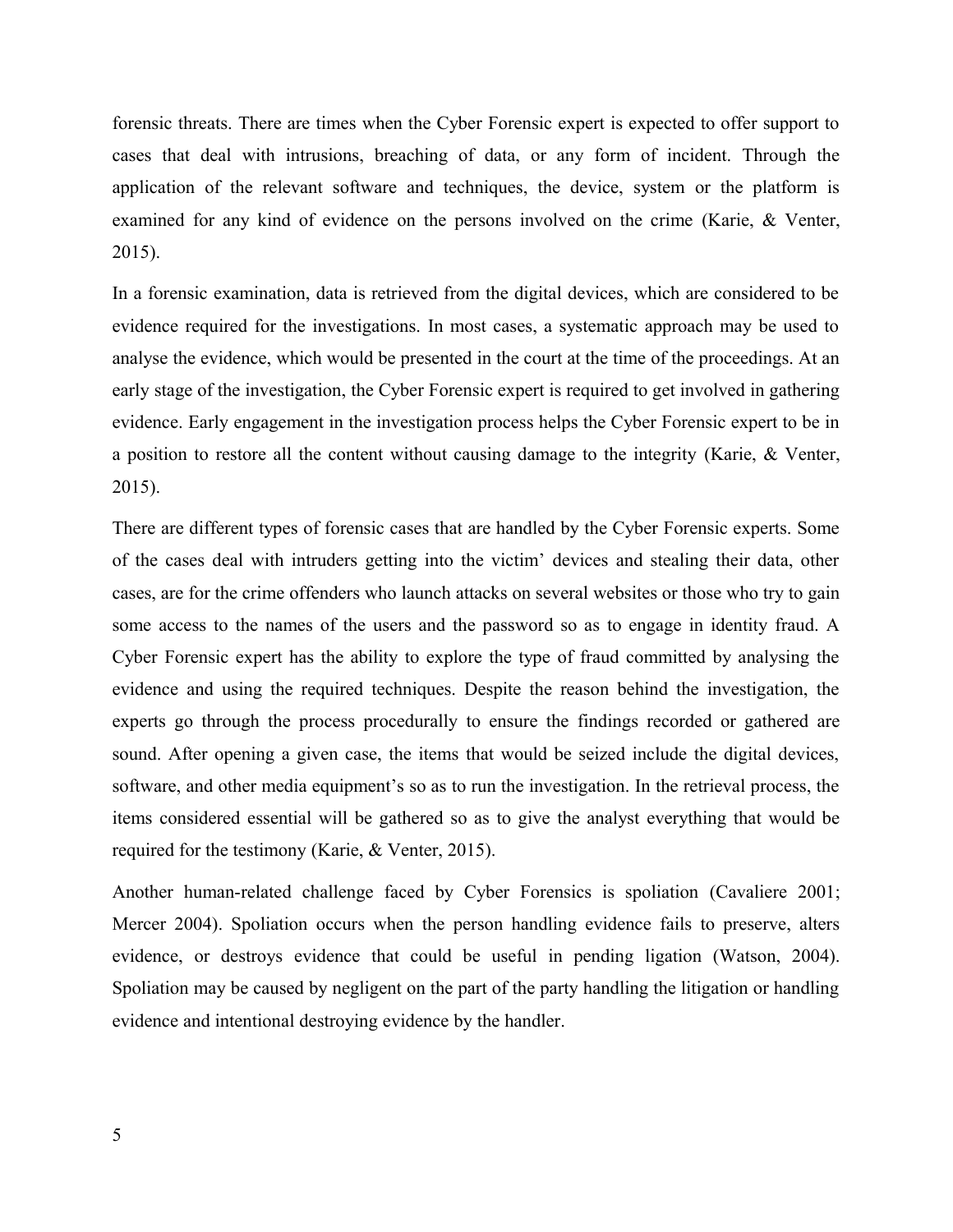#### **OTHER CHALLENGES**

Elsewhere, in a literature-based study, Karie and Venter (2015) identified and categorized cyber forensic challenges into four: technical challenges, law enforcement or legal system challenges, personal-related challenges and operational challenges.

Technical Challenges were identified as vast volume of data; bandwidth restrictions; encryption; volatility of digital evidence; incompatibility among heterogeneous forensic techniques; the digital media's limited lifespan; emerging devices and technologies, sophistication of digital crimes; anti-forensics; emerging cloud forensic challenge.

Legal Challenges were identified as jurisdiction, admissibility of digital forensic techniques and tools; prosecuting digital crimes; privacy; ethical issues; lack of sufficient support for civic prosecution or legal criminal prosecution.

Personnel-related Challenges were identified as semantic disparities in Cyber Forensics; insufficient qualified Cyber Forensic personnel; insufficient forensic knowledge and the reuse among personnel; strict Cyber Forensic investigator licensing requirements; and lack of formal unified digital forensic domain knowledge.

Lastly, Operational Challenges were identified as significant manual analysis and intervention; incidence detection, prevention and response; lack of standardized procedures and processes; and trust of Audit Trails (Vaciago, 2012; Mercuri, 2009; Bassett, Bass, & O'Brien, 2006; Liu, & Brown, 2006; Richard, & Roussev, 2006; Arthur, & Hein, 2004; Mohay, 2005).

#### **CONCLUSION**

This paper revealed several challenges faced by Cyber Forensics. These challenges can be categorized into five: hardware, software, cloud, legal and human. They can also be categorized into technical challenges, law enforcement or legal system challenges, personal-related challenges, and operational challenges. While the available literature has sufficient details on the technical aspects of Cyber Forensic investigation, the human element only seems to touch the surface. There is a huge gap in terms of understanding the emotional and cultural aspects of the stakeholders involved in the investigation process. This calls for a review of Cyber Forensics where elements of Emotional Intelligence (EQ), Cultural Intelligence (CQ) and People Intelligence (PQ) are further investigated for a better understanding.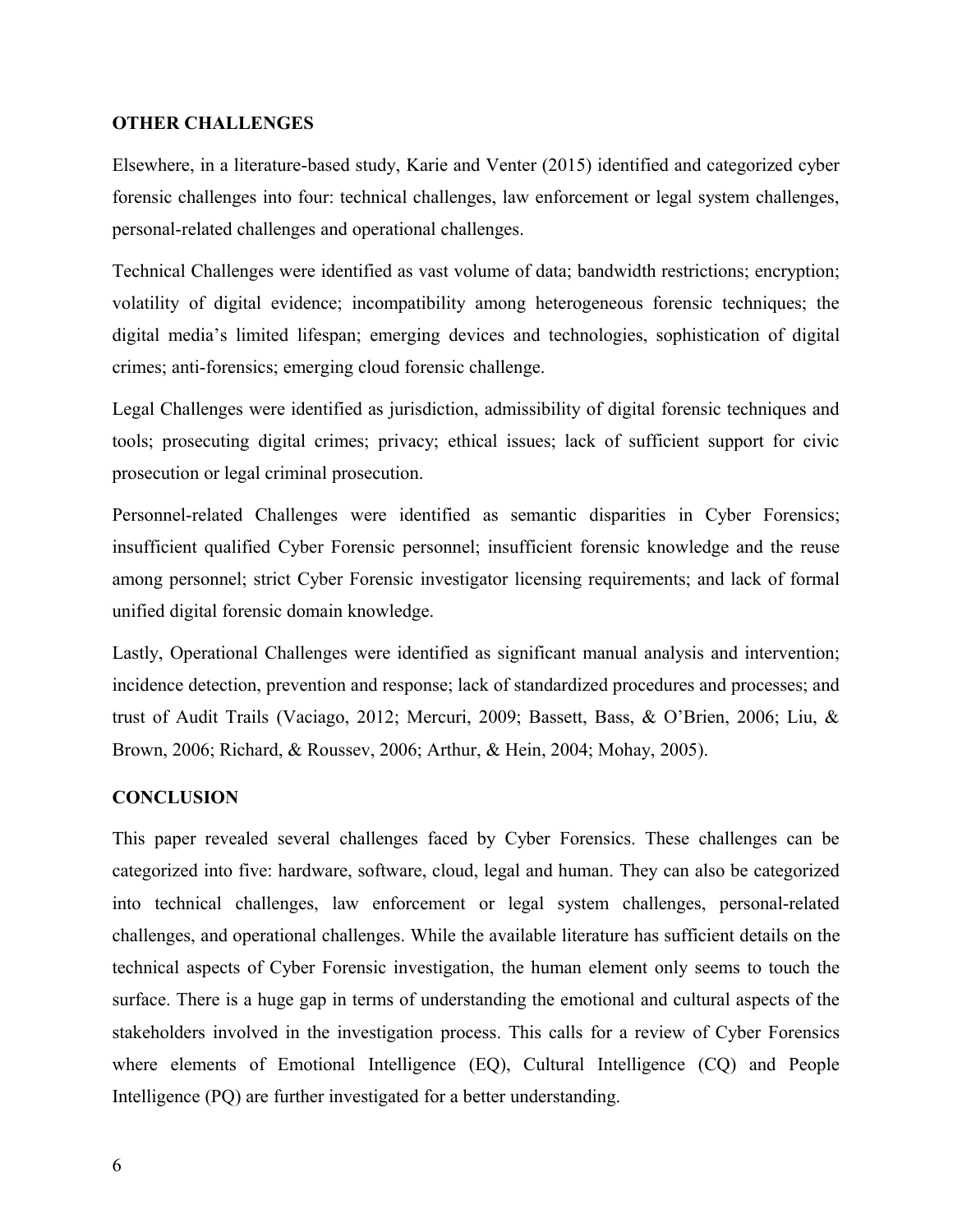# **REFERENCES**

- 1. Arthur, K.K., & Hein, S.V. (2004). An investigation into computer forensic tools. Proceedings of the ISSA conference; Midrand, South Africa. Piscataway, NJ: IEEE Computer Society Publishers; 1–11.
- 2. Bassett, R., Bass, L., & O'Brien, P. (2006). Computer forensics: an essential ingredient for cyber security. J Inform Sci Technol; 3:22–32.
- 3. Brown, C. (2015) Investigating and prosecuting cybercrime: Forensic dependencies and Barriers to Justice. *International Journal of Cyber Criminology*, 9 (1): 55-119.
- 4. Cichonski, P., Millar, T., Grance, T., & Scarfone, K. (2012). Computer security incident handling guide. Revision 2. National Institute of Standards and Technology; 2012 Aug.; NIST Special Publication 800-61
- 5. Cavaliere, F. J. (2001). "The Web-wise Lawyer," *Practical Lawyer;* 47(4): 9-10.
- 6. Garrie, D. & Morrissy, D. (2014). Digital forensic evidence in the courtroom: Understanding content and quality. *Northwest Journal of technology and intellectual property*, 12 (2): 121.
- 7. Giordano, J & Maciag, C. (2002). Cyber forensic: A military operations perspective. *International Journal of digital evidence*, 1 (2): 1-13.
- 8. Kaur, R & Kaur, A. (2012). Digital Forensics. *International Journal of Computer Application*, 50(5): 0975-887.
- 9. Karie, N.M., & Venter, H.S. (2015). Taxonomy of challenges for digital forensics. Journal Forensics, Sci, *60(4*): 885-893.
- 10. Liu, V., & Brown, F. (2006). Bleeding-edge anti-forensics. Proceedings of the InfoSec World Conference & Expo; Orlando, FL. Washington, DC: NIST Special Publication; 800–86.
- 11. Lopez, E.M. & Moon, S.Y., & Park, H.J. (2016). Scenario-Based Digital Forensics Challenges in Cloud Computing. *Symmetry*, *8* (107): 2-20.
- 12. Lindsey, T. (2006). Challenges in Digital Forensics. Retrieved on 8th May 2017 from http://www.dfrws.org/2006/proceedings/Lindsey-press.pdf